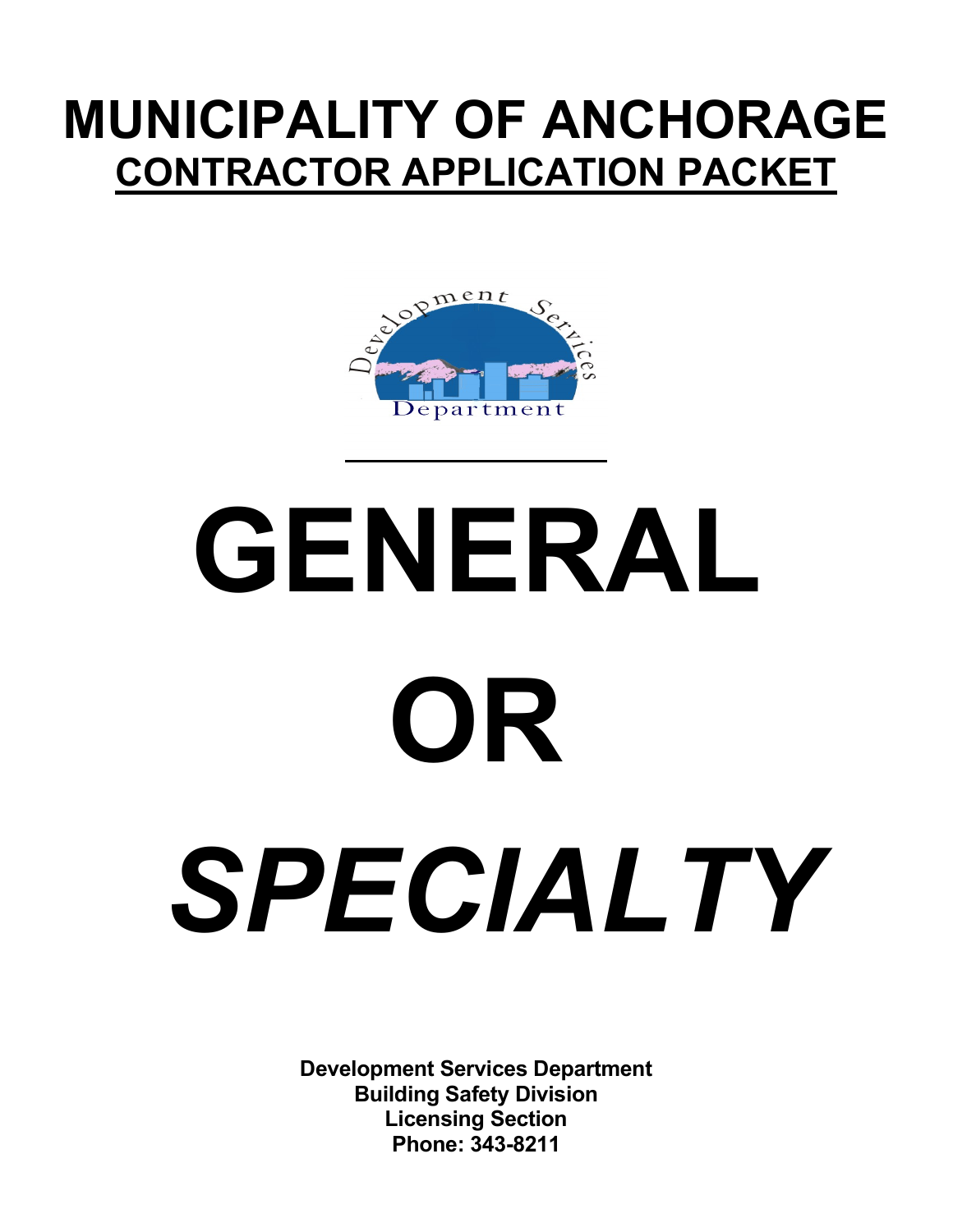#### CONTRACTOR'S LICENSE APPLICATION

|    | CHECK ONE: $\checkmark$ $\Box$                                           |  | Renewal $\Box$ New<br>Change of name or ownership |                                           |  |                                          |  |
|----|--------------------------------------------------------------------------|--|---------------------------------------------------|-------------------------------------------|--|------------------------------------------|--|
|    |                                                                          |  |                                                   |                                           |  |                                          |  |
| 2. | Name of business (name as it appears on your state contractor's license) |  |                                                   |                                           |  |                                          |  |
|    |                                                                          |  |                                                   |                                           |  |                                          |  |
|    |                                                                          |  |                                                   |                                           |  | State: ______________ Zip: _____________ |  |
|    |                                                                          |  |                                                   | Fax number: _____________________________ |  |                                          |  |
|    |                                                                          |  |                                                   |                                           |  |                                          |  |
|    |                                                                          |  |                                                   |                                           |  |                                          |  |

5. Attach a copy of your current **State of Alaska Contractor's License.** *(NOT BUSINESS LICENSE)* State Contractor's License Number: **With any official contractor** 

As a specialty contractor, you can only perform the work that is listed on your State of Alaska license. If you want to perform other work, you will have to change your State of Alaska designations, or upgrade your license to a General Contractor. Residential work requires a residential endorsement on your State of Alaska General Contractor's License.

#### **Provide Any and All State License copies**

I CERTIFY that I have in my possession a copy of the currently applicable code, together with pertinent amendments and referenced standards, and that I am fully aware of, and will abide by, the administrative procedures and functions as set forth in the Anchorage ordinance and relevant codes.

I FURTHER AGREE as a condition of licensing, to comply with all requirements, rules, and regulations of all Municipal Building Codes which apply to the activities mentioned in this application.

I HEREBY CERTIFY that the above information is true and complete to the best of my knowledge. I understand that any false or misleading information may result in failure to obtain a contractor's license or subsequent revocation of my contractor's license.

| <b>OWNER'S PRINTED NAME:</b> |  |  |
|------------------------------|--|--|
|------------------------------|--|--|

**OWNER'S SIGNATURE:** 

*REPRESENTATIVE OF OWNER WITH OWNER'S KNOWLEDGE OF MY SIGNING THIS APPLICATION ON HIS/HER BEHALF.*

REPRESENTATIVE'S PRINTED NAME:  $\blacksquare$ 

REPRESENTATIVE'S SIGNATURE: \_\_\_\_\_\_\_\_\_\_\_\_\_\_\_\_\_\_\_\_\_\_\_\_\_\_\_\_\_\_\_\_\_\_\_\_\_\_\_\_\_\_\_\_\_\_\_\_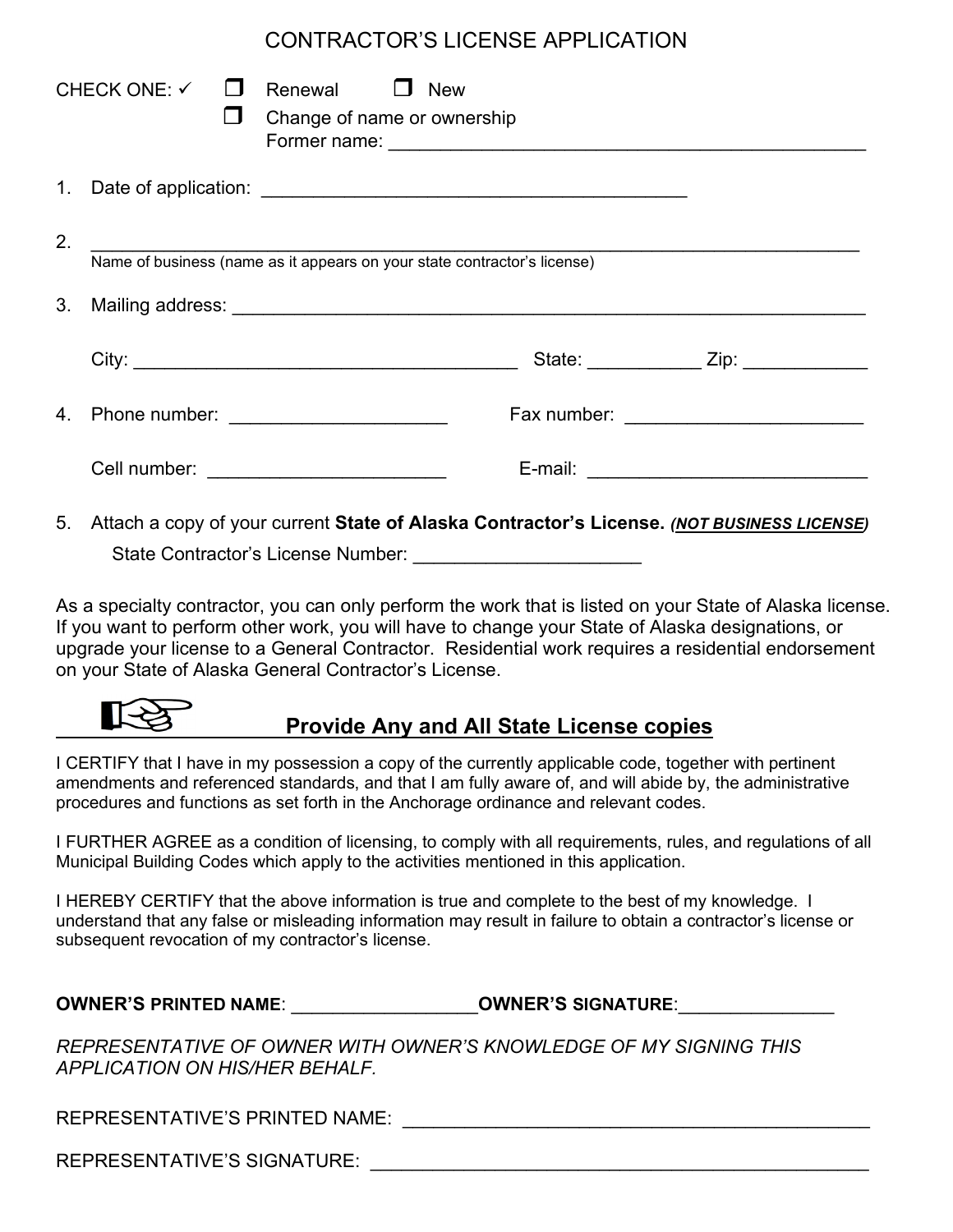The owner of the business named below has authorized the following individuals to apply for permits on behalf of this company:



| Authorized Individuals:                                                                                                                                                                                                                                                                                                                                                                                                         |  |
|---------------------------------------------------------------------------------------------------------------------------------------------------------------------------------------------------------------------------------------------------------------------------------------------------------------------------------------------------------------------------------------------------------------------------------|--|
|                                                                                                                                                                                                                                                                                                                                                                                                                                 |  |
| 2.                                                                                                                                                                                                                                                                                                                                                                                                                              |  |
|                                                                                                                                                                                                                                                                                                                                                                                                                                 |  |
| 4.                                                                                                                                                                                                                                                                                                                                                                                                                              |  |
|                                                                                                                                                                                                                                                                                                                                                                                                                                 |  |
| 6.                                                                                                                                                                                                                                                                                                                                                                                                                              |  |
|                                                                                                                                                                                                                                                                                                                                                                                                                                 |  |
| 8.                                                                                                                                                                                                                                                                                                                                                                                                                              |  |
| $9. \qquad \qquad 9. \qquad \qquad 9. \qquad \qquad 9. \qquad \qquad 9. \qquad \qquad 9. \qquad \qquad 9. \qquad \qquad 1. \qquad \qquad 1. \qquad \qquad 1. \qquad \qquad 1. \qquad \qquad 1. \qquad \qquad 1. \qquad \qquad 1. \qquad \qquad 1. \qquad \qquad 1. \qquad \qquad 1. \qquad \qquad 1. \qquad \qquad 1. \qquad \qquad 1. \qquad \qquad 1. \qquad \qquad 1. \qquad \qquad 1. \qquad \qquad 1. \qquad \qquad 1. \q$ |  |
|                                                                                                                                                                                                                                                                                                                                                                                                                                 |  |

Owner or Representative Signature

**MAIL:** Development Services Department Building Safety Division Attn: Licensing 4700 Elmore Rd, Anchorage, AK 99507

#### **Email**: **permitcounter@muni.org**